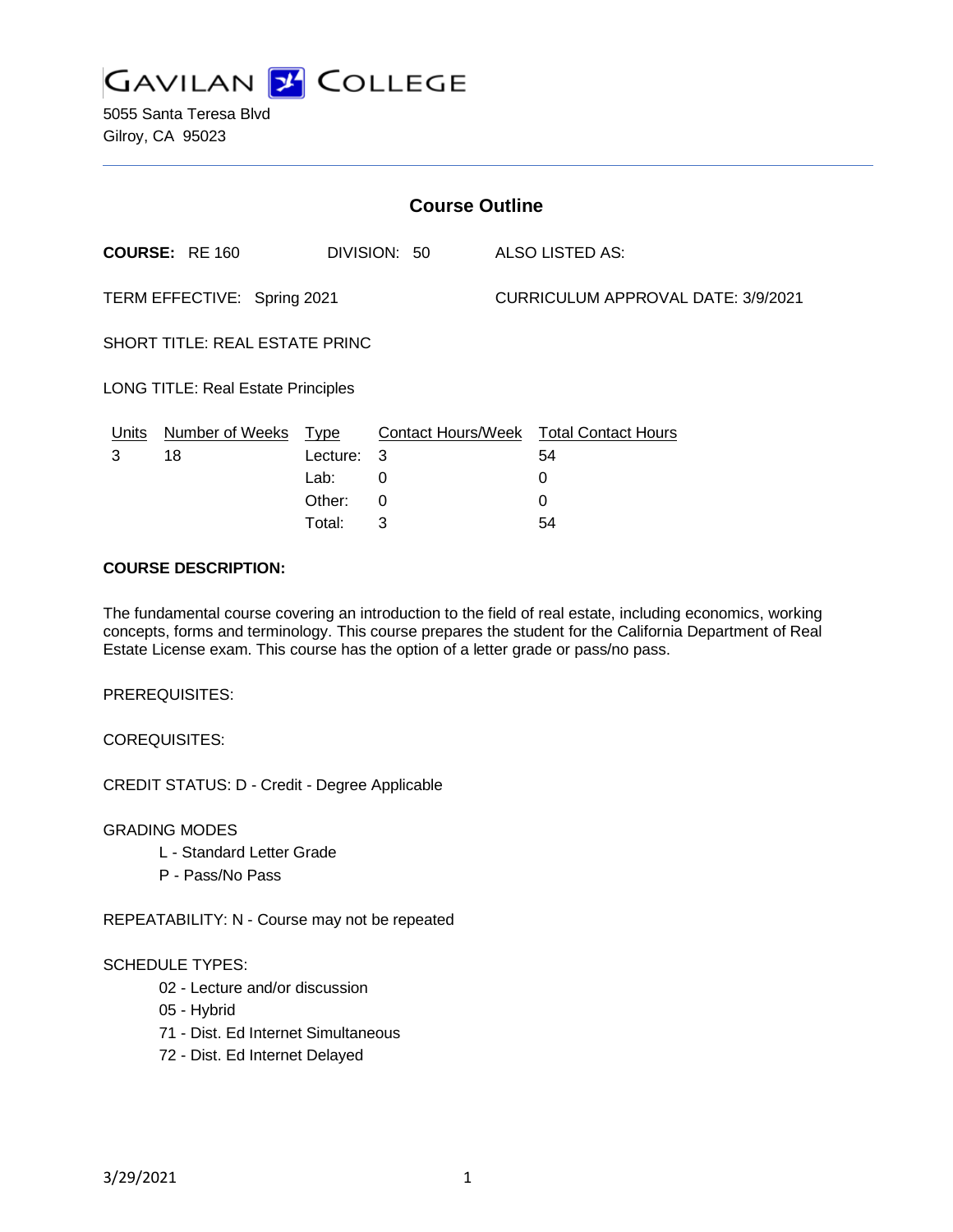## **STUDENT LEARNING OUTCOMES:**

By the end of this course, a student should:

1. Explain how real property is described, acquired, appraised, financed, encumbered and leased.

2. Discuss how title to real property is held in California.

3. Evaluate factually simple real estate contract issues from a buyers, sellers and real estate agents perspective.

4. Identify and evaluate ethical issues in a California real estate context.

## **CONTENT, STUDENT PERFORMANCE OBJECTIVES, OUT-OF-CLASS ASSIGNMENTS**

Curriculum Approval Date: 3/9/2021

3 Hours

Content: Introduction. California's Diversity: Only in California, California - the People Magnet, California's Strong Economy, Getting Started in Real Estate.

Student Performance Objectives: Recall the unique characteristics of California. Characterize California's multicultural demographics. Indicate factors contributing to California's economy and housing market. Identify the steps for getting started in California real estate.

Out-of-Class Assignments: Read related chapter in the textbook and complete review questions quiz. 3 Hours

Content: Property, Estates, and Ownership: Bundle of Rights, Property, Types of Estates, Ownership of Real Property, Recording Safeguards Ownership.

Student Performance Objectives: Identify the bundle of rights inherent in owning property. Differentiate personal and real property. Specify the types of estates. Distinguish types of real property ownership. Recall the recording process and how it safeguards ownership.

Out-of-Class Assignments: Read related chapter in the textbook and answer review questions.

3 Hours

Content: Encumbrances and Transfer of Ownership: Encumbrances - Limitations on Real Property, Acquisition and Conveyance of Real Estate.

Student Performance Objectives: Identify types of encumbrances and limitations on real property. Determine how title to real estate is acquired or conveyed.

Out-of-Class Assignments: Read related chapter in the textbook and answer the review questions quiz. 3 Hours

Content: Contracts - The Basics: Classification of Contracts, Basic Elements of Valid Contracts, Interpretation of Contracts, Discharge of Contracts, Statute of Limitations.

Student Performance Objectives: Recall classifications of contracts. Identify the elements needed to create legally binding contracts. Choose the ways to discharge contracts. Specify the purpose of the statute of frauds, the parole evidence rule, and the statute of limitations.

Out-of-Class Assignments: Read related chapter in the textbook and answer the review questions quiz.

3 Hours

Content: Agency Relationships: What is Agency? Types of Listing Agreements, Obligations and Rights of Agents and Principals.

Student Performance Objectives: Recognize the types of agency relationships and methods to create and terminate them. Classify listing and buyer representation agreements used in California. Delineate the duties and rights of the parties in agency relationships.

Out-of-Class Assignments: Read related chapter in the textbook and answer the review questions. Complete a sample Disclosure Regarding Real Estate Agency Relationships document, a Confirmation of Real Estate Agency Relationships document, and a Residential Listing Agreement document.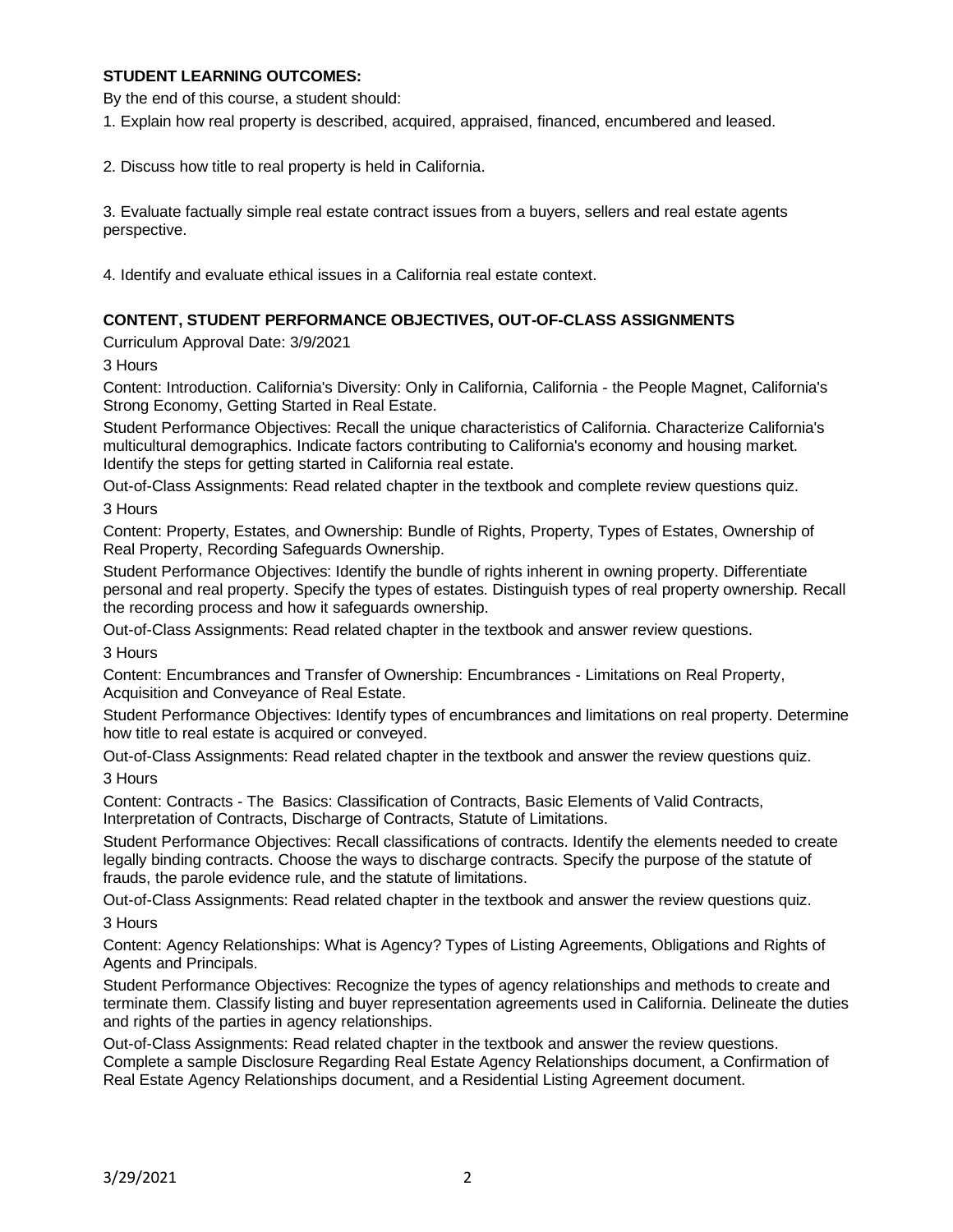## 4 Hours

Content: Real Estate Contracts: Listing and Buyer Representation Agreements, Purchase Agreement, Counteroffer, Option, Leases.

Student Performance Objectives: Identify clauses in the Residential Purchase Agreement and Joint Escrow Instructions. Recall the purpose of counteroffers and options. Classify leases, lease terms, and responsibilities of the parties to a lease.

Out-of-Class Assignments: Read related chapter in the textbook and answer the review questions quiz. Complete a sample California Residential Purchase Agreement, a Counter Offer form, and an Option Agreement form.

#### 4 Hours

Content: Disclosures in Real Estate: Disclosures Required in Agency Relationships, Disclosures Required in a Real Estate Transfer, Disclosures in Financing, Subdivision Disclosures, Other Disclosures. Review for Midterm.

Student Performance Objectives: Indicate disclosures required in a real estate transfer. Recall subdivision disclosures required by federal and state laws. Name other disclosures pertinent to real estate transactions.

Out-of-Class Assignments: Read related chapter in the textbook and answer the study questions quiz. Complete a sample Real Estate Transfer Disclosure Statement form. Study for Midterm.

#### 5 Hours

Content: Midterm. Escrow and Closing: Escrow, Assuring Marketability of Title, Land Descriptions, Tax Issues in Transferring Real Property, Hazard Insurance.

Student Performance Objectives: Recognize escrow rules and procedures. Recall the purpose of title insurance and the types of policies. Categorize types of legal descriptions for real property. Determine tax issues in transferring real property.

Out-of-Class Assignments: Read related chapter in the textbook and complete review questions quiz. Complete a sample Purchase Agreement Addendum form. Homework: Identify and calculate the primary tax advantages and disadvantages in owning real property.

#### 3 Hours

Content: Real Estate Finance - Loans: Promissory Notes and Security Instruments, Conventional and Government-Backed Loans, Priority of Recording, Loan Programs.

Student Performance Objectives: Distinguish between promissory notes and security instruments. Differentiate between conventional and government-backed loans. Determine the priority of recording. Characterize types of loan programs.

Out-of-Class Assignments: Read related chapter in the textbook and complete review questions. Homework: Develop a spreadsheet that lists all the choices there are on financing the purchase or sale of property.

## 4 Hours

Content: Real Estate Finance - Lending Institutions: The Importance of Real Estate Finance, The Federal Reserve System, Regulation and Reform, The Mortgage Market, Getting a Loan (Underwriting), Disclosures in Financing.

Student Performance Objectives: Specify functions of the Federal Reserve System. Recall regulations pertaining to financial institutions. Recognize participants in the primary and secondary mortgage markets. Name the steps in the underwriting process. Recall required disclosures in financing.

Out-of-Class Assignments: Read related chapter in the textbook and answer the review questions. Complete a sample Uniform Residential Loan Application and come prepared to discuss the process in class.

## 3 Hours

Content: Valuation and Appraisal: Definition of Appraisal, Definition of Value, Principles of Valuation, The Appraisal Process, Apply the Approaches to Value, Appraisal Licensing Standards, Professional Appraisal Organizations.

Student Performance Objectives: Recall terms used to define appraisal and value. Name the principles of valuation. Identify steps in the appraisal process. Indicate the types of appraisal reports and their use. Specify the appraisal licensing standards and professional appraisal organizations.

Out-of-Class Assignments: Read related chapter in the textbook and answer the review questions quiz. Homework: Research various appraisal organizations in your area and identify the professional organization they are associated with.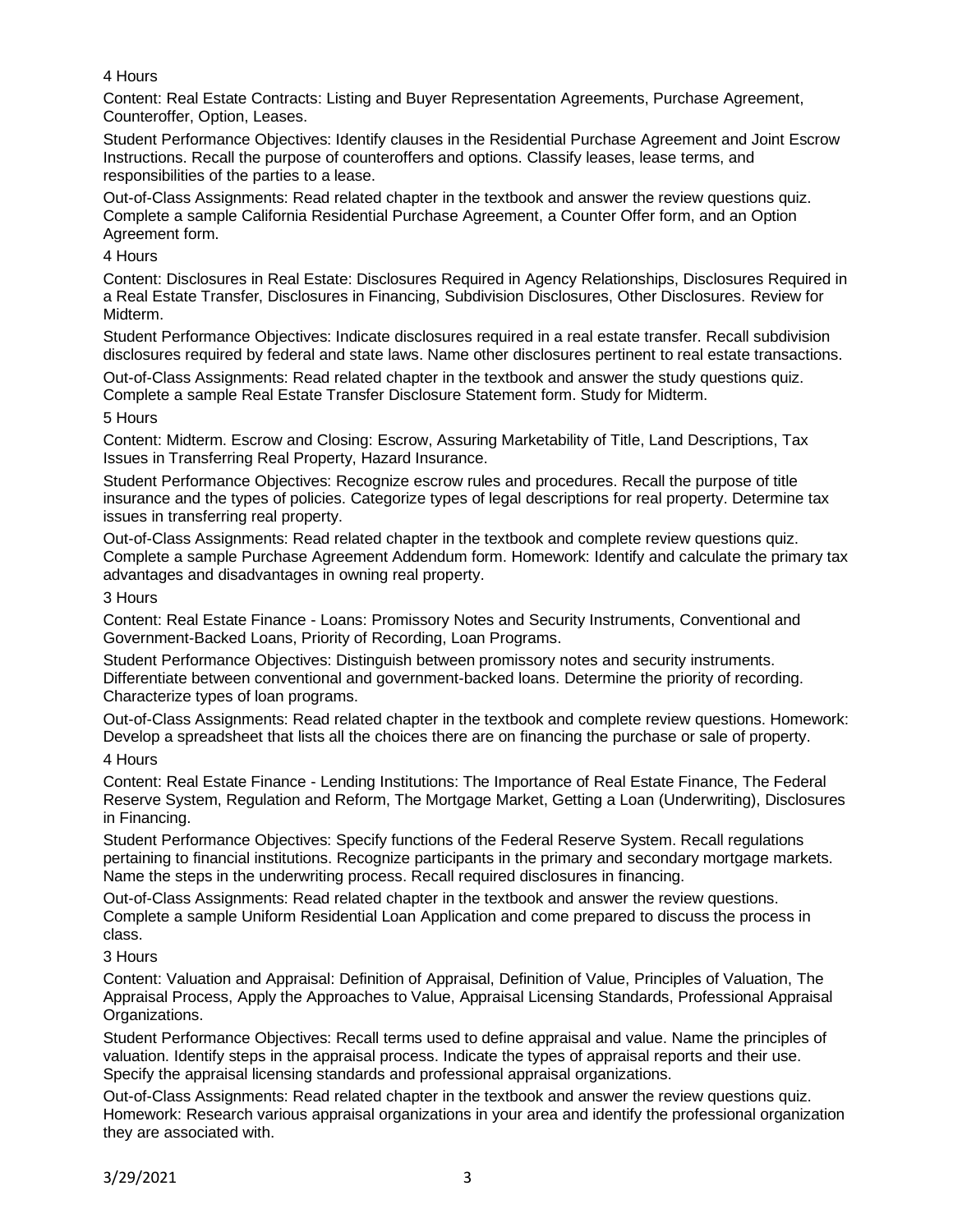3 Hours

Content: Land Use, Subdivision, and Housing: Government Regulation of Land Use, Planning and Development, Regulation of Housing and Construction, Construction and Building Styles.

Student Performance Objectives: Identify methods for government regulation of land use. Recognize procedures for land planning and development. Recall housing and construction regulations. Classify different construction and building styles.

Out-of-Class Assignments: Read related chapter in the textbook and complete the review questions quiz. 4 Hours

Content: Real Estate Brokerage: Real Estate Brokerage Business, Choosing a Brokerage, Activities of a Real Estate Brokerage, Fair Housing Laws.

Student Performance Objectives: Recognize the types of real estate brokerages and the activities in which they engage. Identify deciding factors a new licensee uses to select a brokerage. Indicate the importance of prospecting, advertising, and marketing. Recognize ethical and legal behavior expected of real estate licensees.

Out-of-Class Assignments: Read related chapter in the textbook and answer the review questions. Homework: Visit a local real estate brokerage and interview an agent. Study for final.

3 Hours

Content: Real Estate Specialization: Mobile home Brokerage, Houseboat Living, Timeshare Properties, Agricultural Properties, Business Opportunity Brokerage, Investing in Real Estate, Probate Sales, Developers Revitalize Urban America, Property Management.

Student Performance Objectives: Recall areas of real estate in which licensees may specialize.

Out-of-Class Assignments: Read related chapter in the textbook and answer the review questions. Study for final.

4 Hours

Content: Getting and Keeping Your Real Estate License: The Real Estate Law, Real Estate Licensing, Enforcing the Real Estate Law, Violations of the Real Estate Law. Review for Final exam.

Student Performance Objectives: Recognize provisions of the Real Estate Law. Identify the requirements for real estate licensing. Specify actions that enforce the Real Estate Law. Recall violations of the Real Estate Law.

Out-of-Class Assignments: Read related chapter in the textbook and complete the review questions quiz. Study for final.

2 Hours

FINAL EXAM.

# **METHODS OF INSTRUCTION:**

lecture, discussion, audio-visual, guest presentation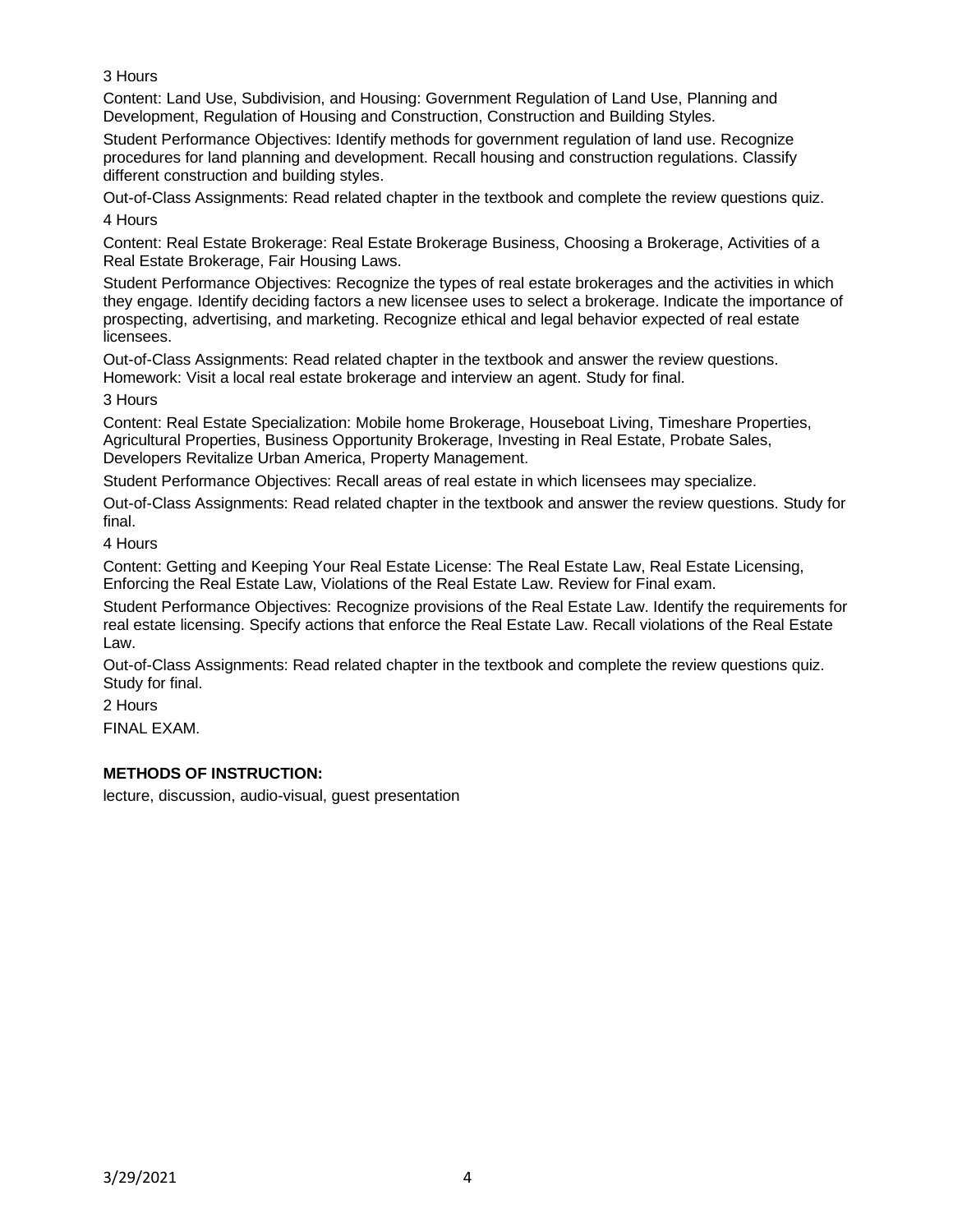## **OUT OF CLASS ASSIGNMENTS:**

Required Outside Hours: 54

Assignment Description:

Read related chapter(s) in the textbook and complete review questions/quiz.

Required Outside Hours: 35

Assignment Description:

Homework: Complete a sample Disclosure Regarding Real Estate Agency Relationships document, a Confirmation of Real Estate Agency Relationships document, and a Residential Listing Agreement document. Complete a sample California Residential Purchase Agreement, a Counter Offer form, and an Option Agreement form. Complete a sample Real Estate Transfer Disclosure Statement form. Complete a sample Purchase Agreement Addendum form. Homework: Identify and calculate the primary tax advantages and disadvantages in owning real property. Homework: Develop a spreadsheet that lists all the choices there are on financing the purchase or sale of property. Complete a sample Uniform Residential Loan Application and come prepared to discuss the process in class. Homework: Research various appraisal organizations in your area and identify the professional organization they are associated with. Homework: Visit a local real estate brokerage and interview an agent.

Required Outside Hours: 19

Assignment Description:

Study for Quizzes, Midterm, Final.

## **METHODS OF EVALUATION:**

Writing assignments Percent of total grade: 30.00 % Percent range of total grade: 10% to 30% Written Homework Problem-solving assignments Percent of total grade: 10.00 % Percent range of total grade: 10% to 30% Quizzes, Exams Objective examinations Percent of total grade: 60.00 % Percent range of total grade: 60% to 80% Multiple Choice, True/False, Matching Item

# **REPRESENTATIVE TEXTBOOKS:**

Sherry Shindler Price and Leigh Conway. California Real Estate Principles - 17th Edition Or other appropriate college level textbook.. Laguna Hills, CA: Ashley Crown Systems, Inc.,2017. ISBN: 0934772746 Reading Level of Text, Grade: 12th Verified by: MS Word